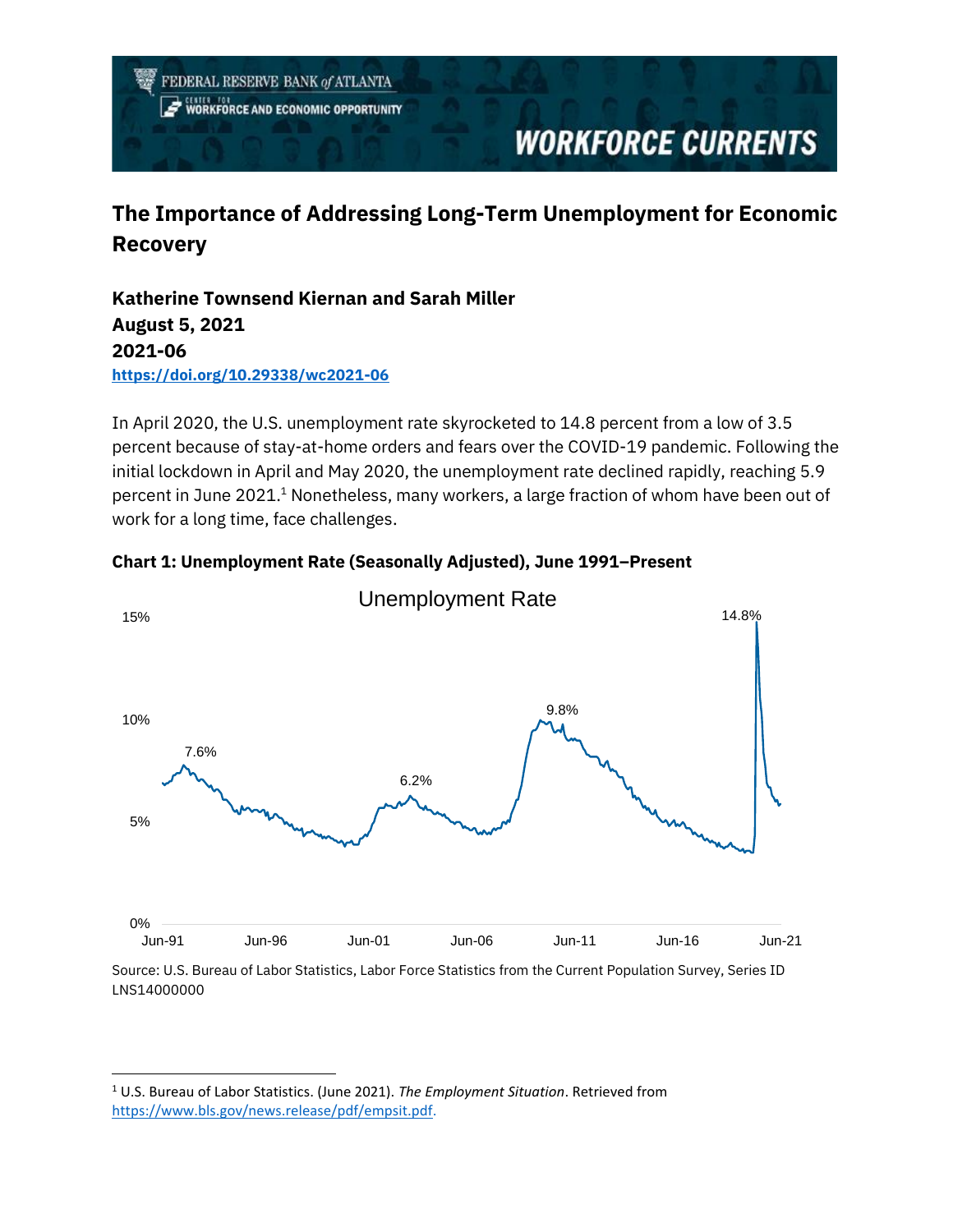According to the U.S. Bureau of Labor Statistics (BLS), fewer workers had been laid off or fired in June 2021 than in the previous month, and 850,000 new jobs had been added. <sup>2</sup> However, the number of workers considered to be long-term unemployed (LTU)— jobless for longer than 26 weeks—has hovered around 4 million since the beginning of 2021. This suggests there is still much work to be done to ensure that long-term unemployment continues to decrease as the country recovers from the global COVID-19 pandemic. Currently, the long-term unemployed account for around 40 percent of the total number of unemployed workers—a fraction similar to what we saw in the wake of the Great Recession and double the fraction in 2019, prior to the pandemic.

Many factors can drive long-term unemployment, including structural changes in the labor market. The BLS defines structural unemployment as the result of an economy reorganizing, usually because of technological changes or offshoring that render some jobs obsolete or demographic changes that create a mismatch of skills between generations.<sup>3,4</sup> Reorganization can occur when an economy shifts from agricultural to manufacturing, or from goods producing to services producing.

Conversely, cyclical unemployment is temporary, occurring when workers lose their jobs during a recession or downturns of the business cycle. These job losses are not structural and are generally short-term experiences for most workers. Unfortunately, some workers move from cyclical unemployment to structural unemployment.

The length of time for a worker to be considered LTU changed with the BLS's June 1994 June Employment Situation news release. <sup>5</sup> The BLS changed the duration for LTU from 15 weeks or longer to 27 weeks or longer because after the 1990–91 recession, workers tended to stay unemployed for a longer time than after previous economic downturns. 6 In 2011, following the Great Recession, the Current Population Survey changed the upper limit on the reportable duration of unemployment from two to five years due to an "unprecedented rise in the number of persons with very long durations of unemployment during the recent labor market downturn." 7

 $2$  Ibid.

<sup>3</sup> Kevin S. Dubina. (November 2017). "Full employment: an assumption within BLS projections," *Monthly Labor Review,* U.S. Bureau of Labor Statistics. <https://doi.org/10.21916/mlr.2017.30>

<sup>4</sup> Frank Reid and Douglas A. Smith. (1981). "The Impact of Demographic Changes on Unemployment." *Canadian Public Policy / Analyse De Politiques, 7*(2), 348-351. doi:10.2307/3549234.

<sup>5</sup> U.S. Bureau of Labor Statistics. (May 1994). *The Employment Situation*. Retrieved from [https://www.bls.gov/news.release/history/empsit\\_060394.txt.](https://www.bls.gov/news.release/history/empsit_060394.txt)

<sup>6</sup> Andie Corban and Kai Ryssdal. (2021, May 20). "Why long-term unemployment starts at 27 weeks." NPR: *Marketplace*. Retrieved fro[m https://www.marketplace.org/2021/05/20/why-long-term-unemployment-starts-27](https://www.marketplace.org/2021/05/20/why-long-term-unemployment-starts-27-weeks/) [weeks/.](https://www.marketplace.org/2021/05/20/why-long-term-unemployment-starts-27-weeks/)

 $7$  U.S. Bureau of Labor Statistics. (2011, July 8). "Changes to data collected on unemployment duration." Retrieved from [https://www.bls.gov/cps/duration.htm.](https://www.bls.gov/cps/duration.htm)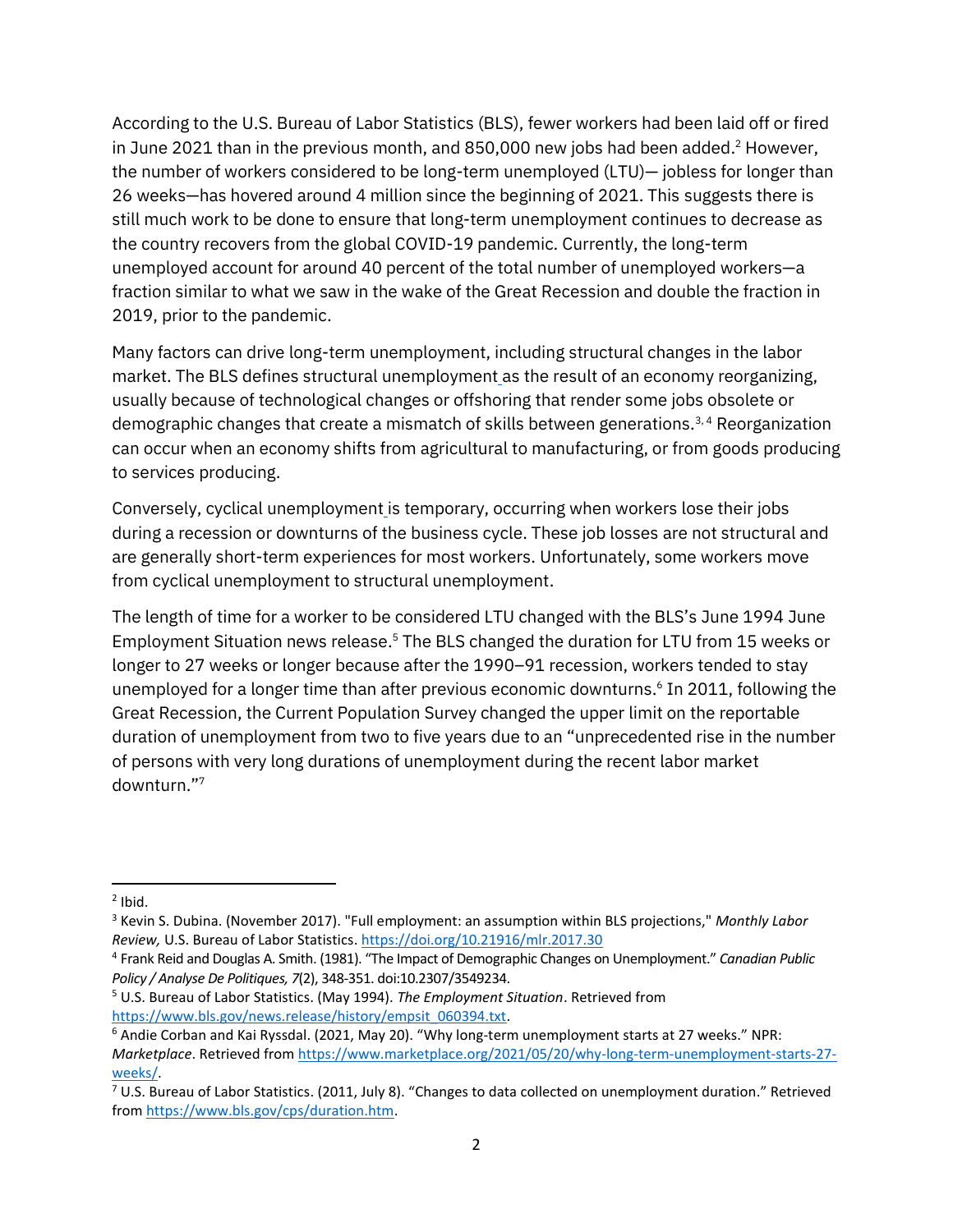

**Chart 2. Unemployed Workers by Number of Weeks Unemployed**

Source: U.S. Bureau of Labor Statistics, Labor Force Statistics from the Current Population Survey, Series IDs LNS13008396, LNS13008756, LNS13008516, LNS13008636

The structural changes that can occur after recessionary shocks like the one recently experienced significantly reduce the ability of long-term-unemployed workers to reenter the labor market. Social distancing measures that companies took to try to reduce the risk of spreading COVID-19 exacerbated this tendency, forcing them to look to automated processes and thus speeding up the adoption of new technologies. <sup>8</sup> Many of the jobs that were replaced with automated processes are likely to stay lost, even as other jobs return to the market.

## **Effects of Long-Term Unemployment**

The longer workers are unemployed, the less likely finding a new job can become. A 2013 paper found that the duration of a job seeker's unemployment has a significantly negative effect on receiving an interview for a job application.<sup>9</sup> Other research finds that discrimination

<sup>8</sup> Tamar Jacoby. (2020, November 13). "Can Community Colleges Step Up as Engines of Economic Recovery?" Federal Reserve Bank of Atlanta. Retrieved from [https://www.atlantafed.org/cweo/workforce](https://www.atlantafed.org/cweo/workforce-currents/2020/11/13/can-community-colleges-step-up-as-engines-of-economic-recovery.aspx)[currents/2020/11/13/can-community-colleges-step-up-as-engines-of-economic-recovery.aspx.](https://www.atlantafed.org/cweo/workforce-currents/2020/11/13/can-community-colleges-step-up-as-engines-of-economic-recovery.aspx)

<sup>9</sup> Kory Kroft, Lange, F., Notowidigdo, M. J. (2013, June 7). "Duration Dependence and Labor Market Conditions: Evidence from a Field Experiment\**" Quarterly Journal of Economics*, 128(3), 1123–67. <https://doi.org/10.1093/qje/qjt015>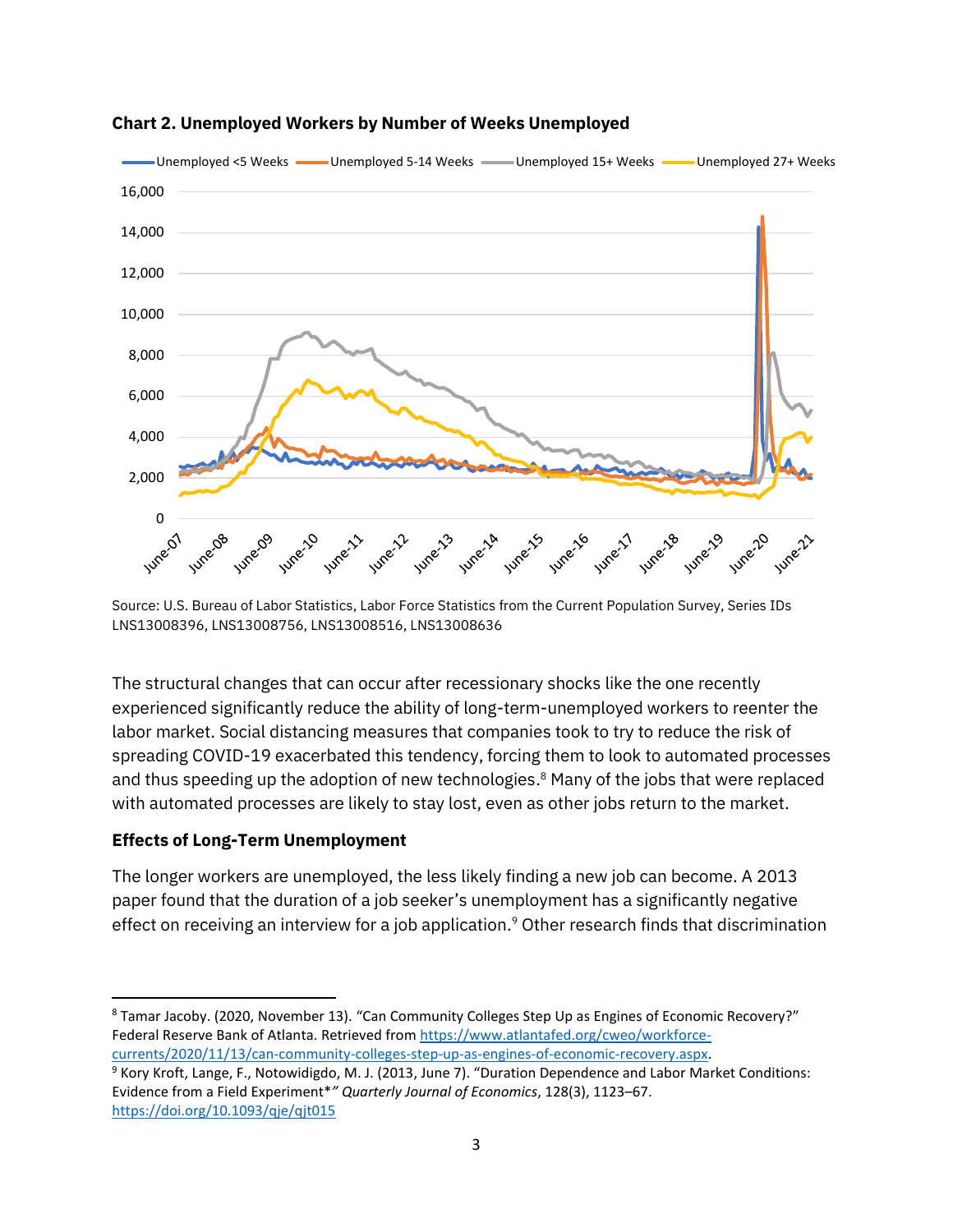based on unemployment status is unjustifiable based on the job performance of previously LTU workers and their peers.<sup>10</sup>

Individuals can also face wage depression after periods of long-term unemployment, according to a 2017 article published in the *American Economic Review*. The authors found that workers with extended periods of unemployment (greater than one year) can face earnings losses of up to 40 percent 10 years after job separation and lifetime losses of 10 percent.<sup>11</sup> In low-wage sectors, wage loss had a strong correlation to extended unemployment. Furthermore, the authors found that the high earnings loss was largely due to workers leaving the labor market entirely. Previous work focusing on mass layoffs also found large wage differentials six years after job separation.<sup>12</sup>

Unemployment can also cause a worker to completely detach from the labor market. Measuring labor force participation, the employment-to-population ratio, and the proportion of discouraged workers can indicate detachment. After the Great Recession ended in June 2009, discouraged workers, or those who have left the labor force because they have given up, increased from 0.15 percent of the working-age population (ages 16 and older) to 0.33 percent. Though GDP began recovering in June 2009, the unemployment rate continued to grow, peaking at 10 percent in October 2009. Workers who remained unemployed after that point faced longer spells of unemployment, with the median number of weeks out of work peaking at 25.2 in June 2010. Given the slow recovery, it should be no surprise that the number of discouraged workers did not start to drop until January 2011. Labor force participation and the employment-to-population ratio never fully recovered after the Great Recession. <sup>13</sup>

Just before the COVID-19 pandemic and corresponding recession, the percentage of the population considered to be discouraged workers fell to 0.11 percent, the lowest rate since 1994. Discouraged workers doubled by April 2020 and reached 0.26 percent by June 2020. Since then, the measure has remained relatively flat, with little movement in either direction. Median weeks unemployed began to fall in third-quarter 2020 but has since reversed, increasing to 19.8 weeks in June 2021, well above the historical average (1992–2021) of 10.9 weeks. If trends from the Great Recession's recovery period prevail during the COVID-19 recovery, median weeks unemployed would be a leading indicator for discouraged workers,

<sup>&</sup>lt;sup>10</sup> Peter Norlander, Ho, G., Shih, M., Walters, D., Pittinsky, T. (2019, November 13). "The Role of Psychological Stigmatization in Unemployment Discrimination." *Basic and Applied Social Psychology*, 42, 1–21. <https://doi.org/10.1080/01973533.2019.1689363>

<sup>&</sup>lt;sup>11</sup> Fatih Guvenen, Karahan, F., Ozkan, S., Song, J. (May 2017). "Heterogeneous Scarring Effects of Full-Year Nonemployment." *American Economic Review*, 107 (5): 369–73.

<sup>&</sup>lt;sup>12</sup> Louis S. Jacobson, LaLonde, R.J., Sullivan, D.G. (September 1993). "Earnings Losses of Displaced Workers." *American Economic Review,* 83 (4): 685–709.

<sup>&</sup>lt;sup>13</sup> Analysis provided by Katherine Townsend Kiernan, Research Analyst for the Center for Workforce and Economic Opportunity at the Federal Reserve Bank of Atlanta. Data can be found at the Bureau of Labor Statistics Current Population Survey. Series IDs: Labor Force Participation, LNS11300000; Discouraged Workers, LNS15026645; Median Weeks on Unemployment, LNS13008276; Labor Force Participants, LNS11000000; Not in the Labor Force, LNS15000000.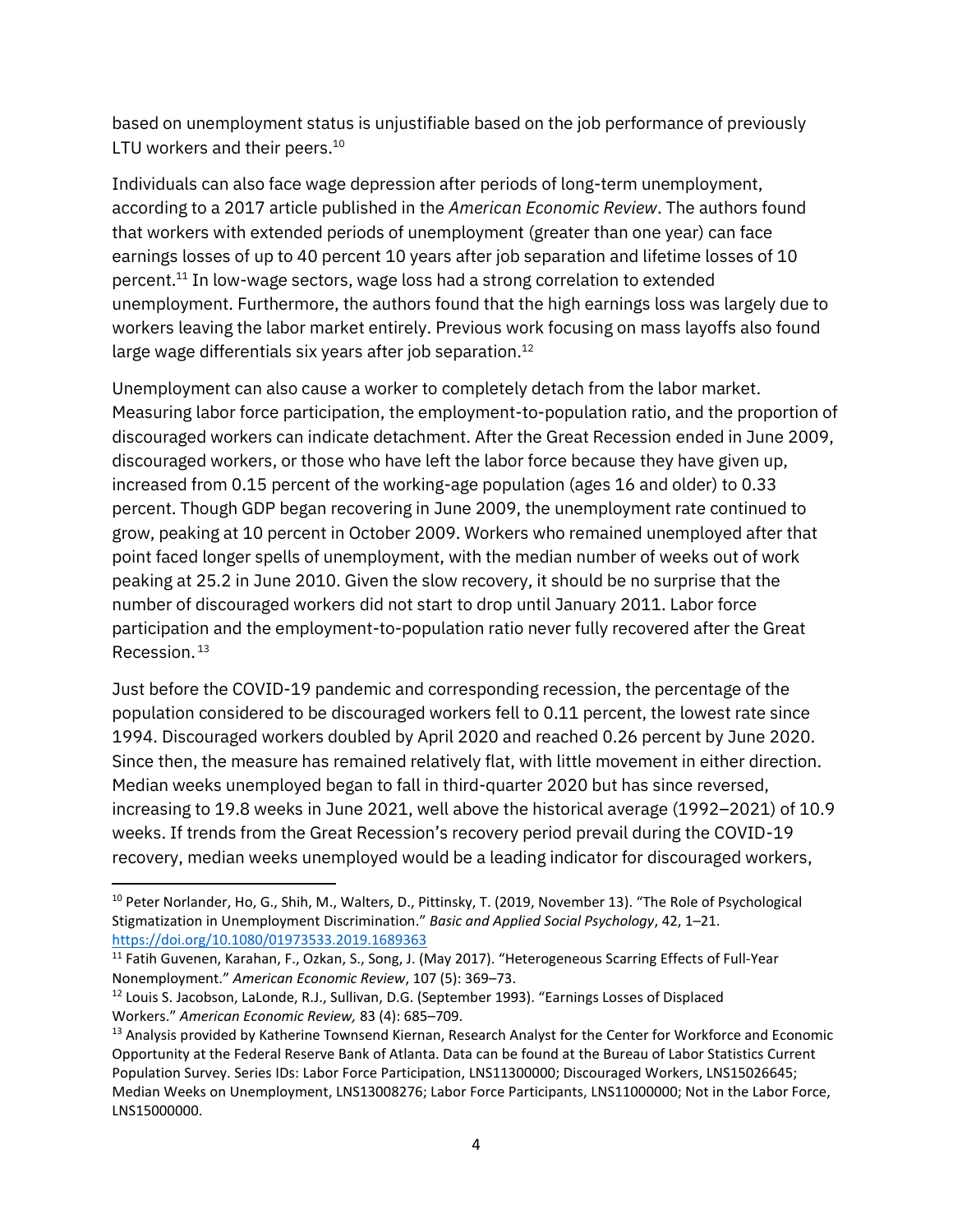and in turn discouraged workers would be a leading indicator for the labor force participation rate (inversely correlated). If these relationships hold true, the percentage of workers who drop out of the labor force would continue to grow until long-term unemployment returns to near pre-pandemic rates. 14



## **Chart 3. Median Weeks Unemployed and Discouraged Workers/Discouraged Workers and Labor Force Participation Rate**

Source: Bureau of Labor Statistics, Labor Force Statistics from the Current Population Survey, Series IDs LNS13008276, LNS15026645, LNS11300000

A strong labor force participation rate is important for a strong economy. According to economists from the Federal Reserve Bank of Philadelphia, consequences of reduced participation include slower economic growth, a higher dependency ratio (because there are fewer workers supporting nonworkers), and a smaller tax base (which could lead to higher taxes).<sup>15</sup> Though many factors could explain why overall participation has been falling, including an aging population choosing to retire and wage inequality, a reduction in the length of time workers are unemployed could encourage them to rejoin the labor market and mitigate the effects of the labor force participation rate fall as a result of a recession. So

## **Disparities in Long-Term Unemployment and Labor Force Participation**

While women have experienced fewer weeks unemployed than men have as a result of the pandemic, this is not likely to be because they have been hired into jobs more often than men. Dropping out of the labor force is one of the economic effects of long-term unemployment and women have dropped out of the labor force at higher rates than men. Labor force participation

 $14$  Ibid.

<sup>&</sup>lt;sup>15</sup> Michael Dotsey, Fujita, S., Rudanko, L. (2017). "Where Is Everybody? The Shrinking Labor Force Participation Rate: More Americans are neither working nor looking for work. What is going on?" *Economic Insights.* Federal Reserve Bank of Philadelphia. Retrieved fro[m https://www.philadelphiafed.org/-](https://www.philadelphiafed.org/-/media/frbp/assets/economy/articles/economic-insights/2017/q4/eiq417.pdf) [/media/frbp/assets/economy/articles/economic-insights/2017/q4/eiq417.pdf.](https://www.philadelphiafed.org/-/media/frbp/assets/economy/articles/economic-insights/2017/q4/eiq417.pdf)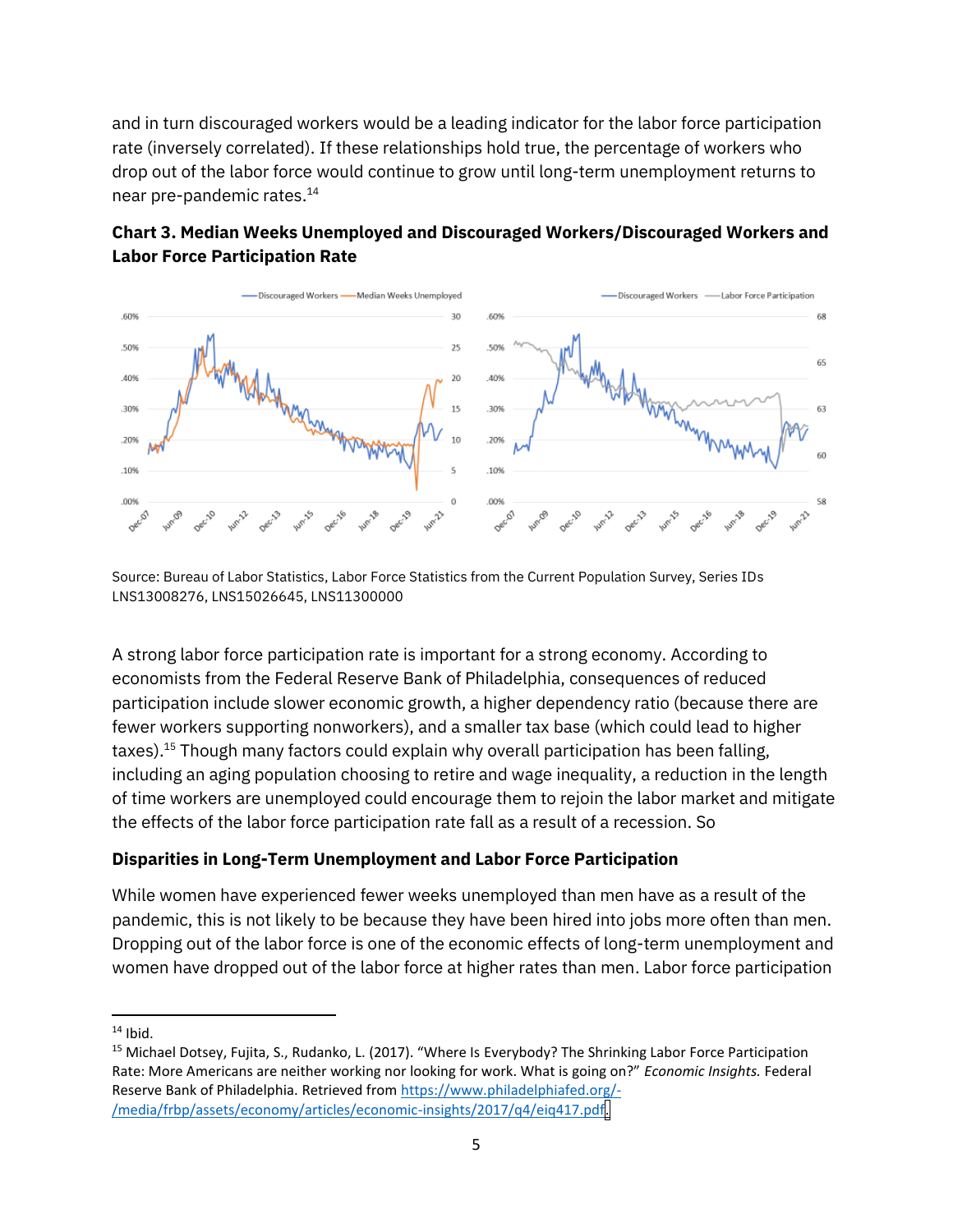rates have ticked up for men but remained consistent for women, though both are still below prepandemic levels. For women who remain in the labor force and unemployed, a higher proportion of women of color are long-term unemployed. More Black women (41.3 percent) and Asian women (42.4 percent) workers are unemployed for more than 27 weeks compared to White women workers (37.6 percent).<sup>16</sup>

Older unemployed workers (workers over the age of 55) are also out of work longer than younger workers. In June 2021, 39.6 percent of workers ages 16 and older spent more than 27 weeks unemployed. Of unemployed workers over 55, 55.9 percent were long-term unemployed. In addition, older workers, both men and women, dropped out of the labor force faster than any other group, choosing retirement over long-term unemployment. $^{17}$ 

Age bias plays a role for the older workers who are eager to find a new job. Research published by AARP reveals that age discrimination has increased since 2018, increasing from 61 percent in 2018 to 78 percent in 2021. 18, 19 In a *Harvard Business Review* article, Ofer Sharone describes the results of a series of interviews he conducted with workers and recruiters from 2013 to 2015. Many respondents agreed that older workers in the job market experience age discrimination.<sup>20</sup> One recruiter attributed this to the perceived learning ability of older workers, compared to younger ones. Another recruiter noted that having more than the maximum suggested years of experience was a "problem," likely because of salary requests or the length of time the company expects the worker to stay. This is sometimes referred to as the "success bias."

## **Supporting the Long-Term Unemployed**

Supporting workers experiencing long-term unemployment is important to minimize structural unemployment and increase labor force participation. Many job seekers who may want to work leave the labor market because their skills no longer match the available jobs. As job creation continues during the recovery and as workers reenter the job market, upskilling, reskilling, and ensuring skills transferability from prior jobs or industries will be critical to get the LTU back into the labor force. Programs that help assess reskilling and rehiring can help reduce friction

<sup>&</sup>lt;sup>16</sup> U.S. Bureau of Labor Statistics. (2021, July 2). Labor Force Statistics from the Current Population Survey; Household Data; Not Seasonally Adjusted[; Table A-36.](https://www.bls.gov/web/empsit/cpseea36.htm) Unemployed persons by age, sex, race, Hispanic or Latino ethnicity, marital status, and duration of unemployment. Labor Force Statistics from the Current Population Survey; Household Data[; Table A-8b.](https://www.bls.gov/web/empsit/cpseea08b.htm) Persons in the labor force and labor force participation rates by age and sex, seasonally adjusted.

<sup>&</sup>lt;sup>17</sup> U.S. Bureau of Labor Statistics. (2021, July 2). Labor Force Statistics from the Current Population Survey; Household Data; Not Seasonally Adjusted[; Table A-36.](https://www.bls.gov/web/empsit/cpseea36.htm) Unemployed persons by age, sex, race, Hispanic or Latino ethnicity, marital status, and duration of unemployment.

<sup>18</sup> Rebecca Perron. (May 2021). *Understanding Older Workers during the Coronavirus Pandemic.* Washington, DC: AARP Research. <https://doi.org/10.26419/res.00445.001>

<sup>19</sup> Rebecca Perron. (July 2018). *The Value of Experience: AARP Multicultural Work and Jobs Study*. Washington, DC: AARP Research. <https://doi.org/10.26419/res.00177.000>

<sup>20</sup> Ofer Sharone. (2021, March 18). "A Crisis of Long-Term Unemployment Is Looming in the U.S." *Harvard Business Review.* Retrieved from [https://hbr.org/2021/03/a-crisis-of-long-term-unemployment-is-looming-in-the-u-s.](https://hbr.org/2021/03/a-crisis-of-long-term-unemployment-is-looming-in-the-u-s)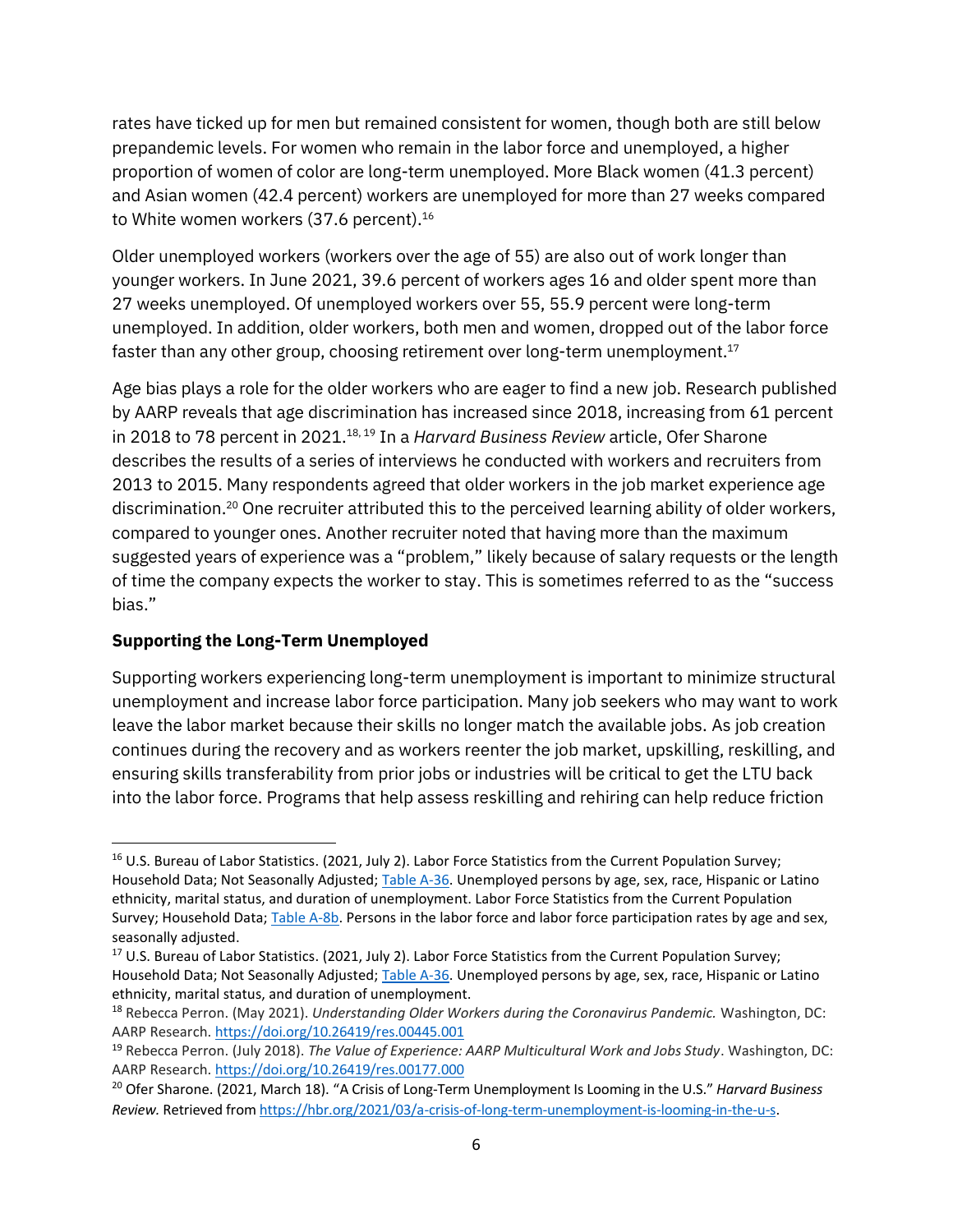in the labor market for workers who need to learn new skills. Assessments, skills training, and job-finding supports for workers who are unemployed are promising practices that have shown results—and could be expanded to help workers at risk of long-term unemployment. 21

Policies to support mid-career workers who have found themselves out of work for six months or longer could address two distinct needs of workers: (1) access to quality jobs that pay family-sustaining wages, and (2) support for and direction to skill development, education, or training to make them competitive for these jobs. Since LTU has historically lowered lifetime earnings, creating policies that will support skill development is crucial to labor market success. Training and other support for LTU workers should not only help them acquire skills for good jobs but also should prioritize placing them in new jobs that pay family-sustaining wages and enable them to create enough wealth for later retirement.

Even while mid-career workers are experiencing LTU, companies may be experiencing a vacuum in expertise and industry knowledge that these workers could fill. In other words, the gap in the labor force caused by long-term unemployment could affect the worker pipeline for managerial positions needed to sustain business operations and growth.

Older workers, who face longer spells of unemployment than other age groups, are likely to receive lower wages, experience health risks, or retire. Older workers who are eager to be reemployed could accept jobs that pose higher health risks or offer lower wages than jobs they've held in the past. Like mid-career workers, older workers provide knowledge and leadership within their companies and industries. Failing to reemploy older workers at the level they had previously held, or to reemploy them at all, will leave a vacuum in industry knowledge that is hard to replicate through other types of training for less seasoned workers.

Although LTU workers may struggle to find job opportunities because of employer bias against unemployment, a handbook on recruiting the LTU by Deloitte and the Rockefeller Foundation<sup>22</sup> cites a study finding that companies that focused on skills rather than only on experience saw significant reductions in the time and cost to hire and train new workers and a decrease in employee turnover, up to 75 percent. Employers should complement the benefits they gain from this focus on skills with investments in employee benefits such as on-the-job training and other upskilling as necessary to meet their specific business needs.

To address long-term unemployment during the Great Recession, many countries, including the United States, allocated funding for policies to support these unemployed workers. Analysis by Jochen Kluve on the effectiveness of labor market program types in the European Union found these programs had a generally positive effect, indicating that policy intervention

<sup>21</sup> Stuart Andreason. (2020, April 2). *Reemploying the Unemployed.* Federal Reserve Bank of Atlanta. Retrieved from [https://www.atlantafed.org/cweo/workforce-currents/2020/04/02/reemploying-the-unemployed.aspx.](https://www.atlantafed.org/cweo/workforce-currents/2020/04/02/reemploying-the-unemployed.aspx) <sup>22</sup> Deloitte Consulting LLP and The Rockefeller Foundation. (October 2014). *A Guide to Recruiting and Hiring the Long-Term Unemployed: A Handbook for Employers*.